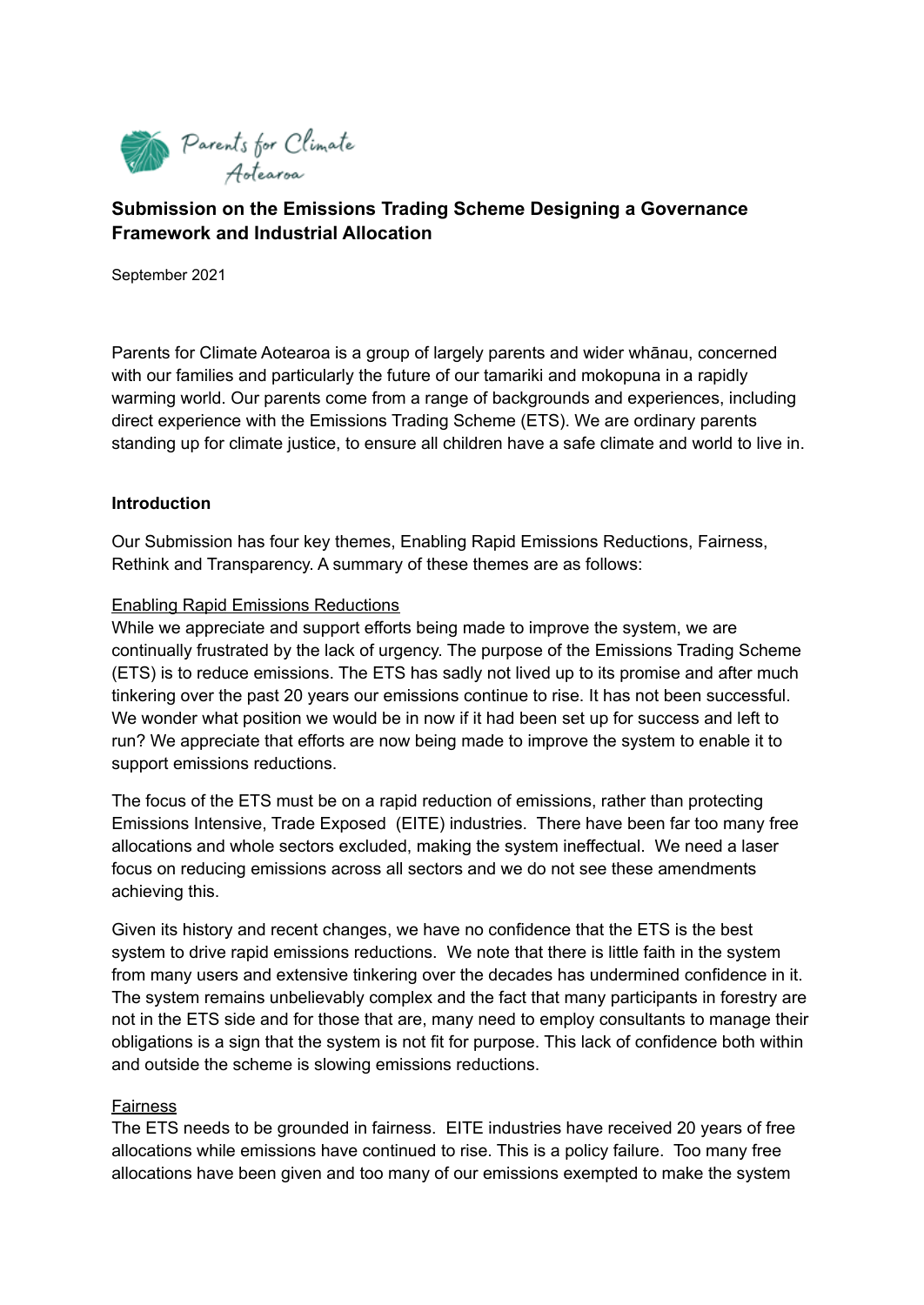effective. New Zealand will need to change this if we are to bend the curve and get anywhere close to our commitments under the Paris Agreement. Money spent on continued corporate welfare through Industrial Allocation is money that cannot go to support communities who will be affected by climate change.

#### Rethink

We advocate for a rethink on how allocations are made. This rethink would look at what sustainable activities would be compatible with a safe climate, wellbeing economy and healthy communities. We are committed to supporting a just transition to a low carbon economy for communities and whānau. We are less concerned about the welfare of large international companies who run the majority of the EITE industries in New Zealand, who have had decades to plan and reduce their emissions. Free allocations impose a burden on the tax system and is money that cannot be spent on supporting that just transition.

We support a system that requires all emitters to rapidly reduce emissions, with government support to do so. There are industry practices that are simply not compatible with a liveable future for the planet. Agriculture can survive without fossil fuel fertilizers but this will require significant change in the current model. We can live with significantly less steel, as houses and even skyscrapers can be built of wood, a commodity that we are good at producing here in New Zealand. Winter tomatoes, cucumbers, eggplants and cut flowers grown with the support of coal and gas, are luxuries that we cannot afford in a climate emergency.

#### **Transparency**

Transparency, accountability and open reporting are essential to the future of the ETS. To date there has been too little easily accessible and understandable information available on the ETS. We need to know how many units companies hold, how their emissions are tracking and what support they are eligible for. Having this information publicly available will help to hold companies and the government accountable for emissions reduction. Our continually rising emissions and the opaque and complex nature of the current system makes it very difficult to tell if we are moving in the right direction or not.

#### **Industrial Allocation**

- Parents for Climate Aotearoa note that phase out of industrial allocations is out of scope of this review. However, we would submit that we need to phase these out as soon as possible. High emitting industries are not sustainable in a climate crisis and we must stop using taxpayer funds to support their continued operation
- These industries must take responsibility alongside the government for their past emissions and seriously examine their impacts on our children's future. We acknowledge that steeper reductions will be challenging to some industries and suggest the government work closely with them and support them as needed. However, these industries have had decades to plan for emission reductions. The potential consequences of steeper reductions need to be carefully monitored and support given to those affected, particularly our most vulnerable.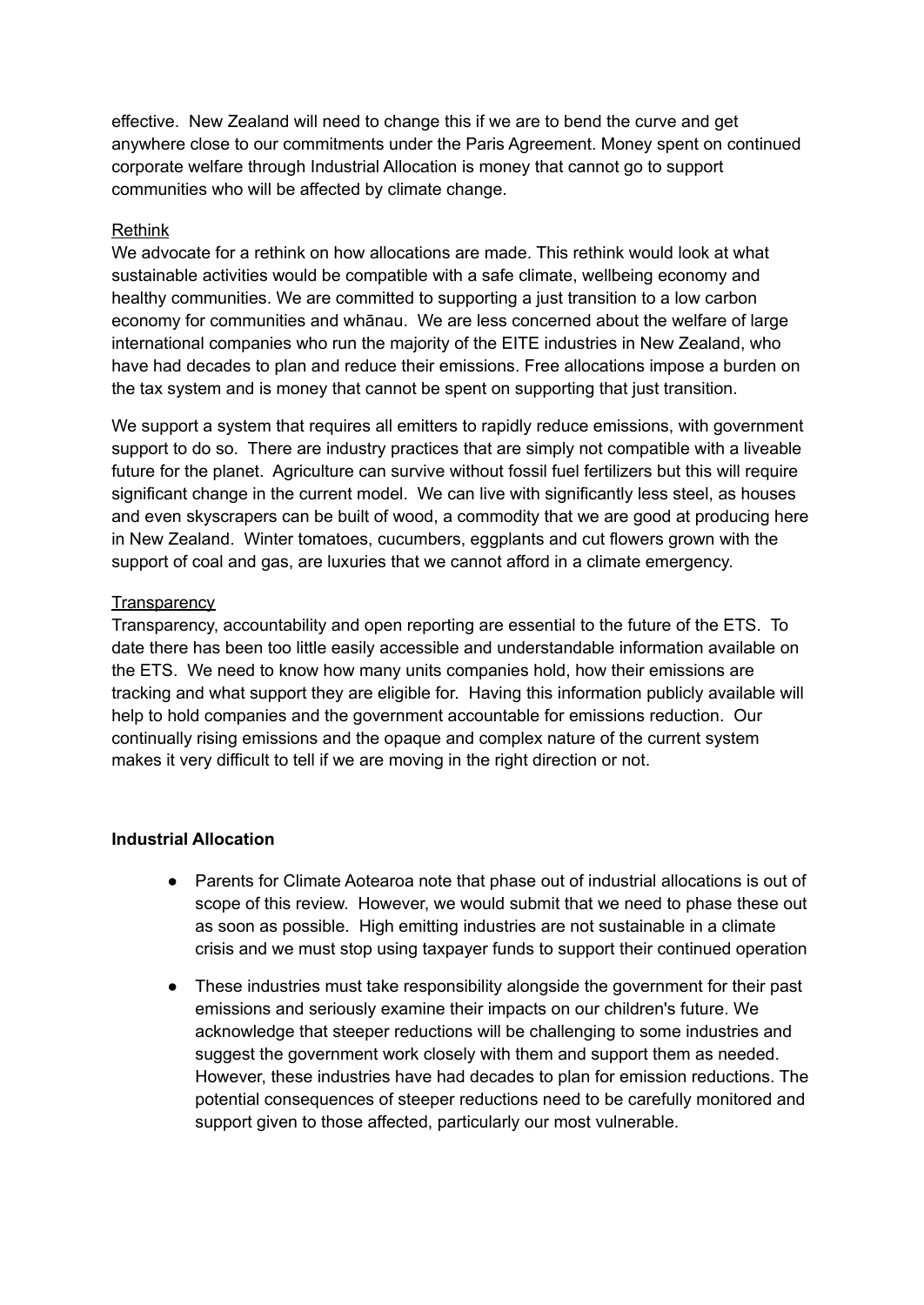- Industrial allocations could be replaced by grants to immediately decarbonize high emitting industries. This will help our national emissions reduction efforts permanently.
- In the introduction, the Minister of Climate Change states that the Emissions Trading Scheme has been a success. A successful scheme would be able to show measurable bending down of our emissions. However, emissions in NZ continue to rise unabated. It is time to make some difficult decisions about what industries can afford to be given taxpayer subsidies to continue to pollute. In order to ensure a liveable planet for our tamariki, we need to stop our high emitting activities in short order and replace these with more sustainable options. We need a rethink. For example, let's promote seasonally appropriate horticulture, rather than supporting coal burning to keep South Island greenhouses warm in winter. Let us move back to wooden piles and framing for houses, rather than unsustainable steel. Let's reduce concrete use by encouraging impermeable surfaces that reduce water run-off in our increasing high rainfall events. Rather than give millions of taxpayer dollars to fertilizer companies whose products pollute our waterways and aquifers, let's support regenerative agriculture and phase out fossil fuel based fertilizer use permanently.
- Our companies need clearer signals that some activities will not be supported unless they can be decarbonised, fit with a wellbeing economy. These activities cannot be continued to be allowed to offset.
- EITE industries are predominantly overseas owned companies. New Zealand needs to seriously examine the role of these companies from a NZ-Inc perspective. What return do they provide to NZ, what jobs are provided and where (do they import overseas labour, are there other work options available, what are the broader environmental impacts of their activities). If it is determined that these companies provide a net benefit to NZ, then the next step should be determining what ETS support they receive. There may well be industries that do not provide net benefits (once environmental impacts are fully accounted for) and that we may be better off without them in our country.
- EITE industries have had 20 years of government subsidy to work on reducing their emissions intensity. They have received enough support and now need to take responsibility for rapidly decarbonizing. We would like companies to commit to climate action, without ongoing taxpayer handouts. Those funds are needed by families and communities who will need to adapt to a climate disrupted future and to support low carbon jobs.
- Much emphasis has been placed throughout the consultation document on the need to provide certainty for industries. Parents for Climate Aotearoa have been calling for clear communications from government with all sectors and parts of the community on the climate crisis. We believe that many don't yet grasp the urgency or wide ranging implications of the crisis. We are yet to see widespread commitment to the kinds of actions that are required to secure a stable climate for our children. We believe the Government could provide certainty to industry by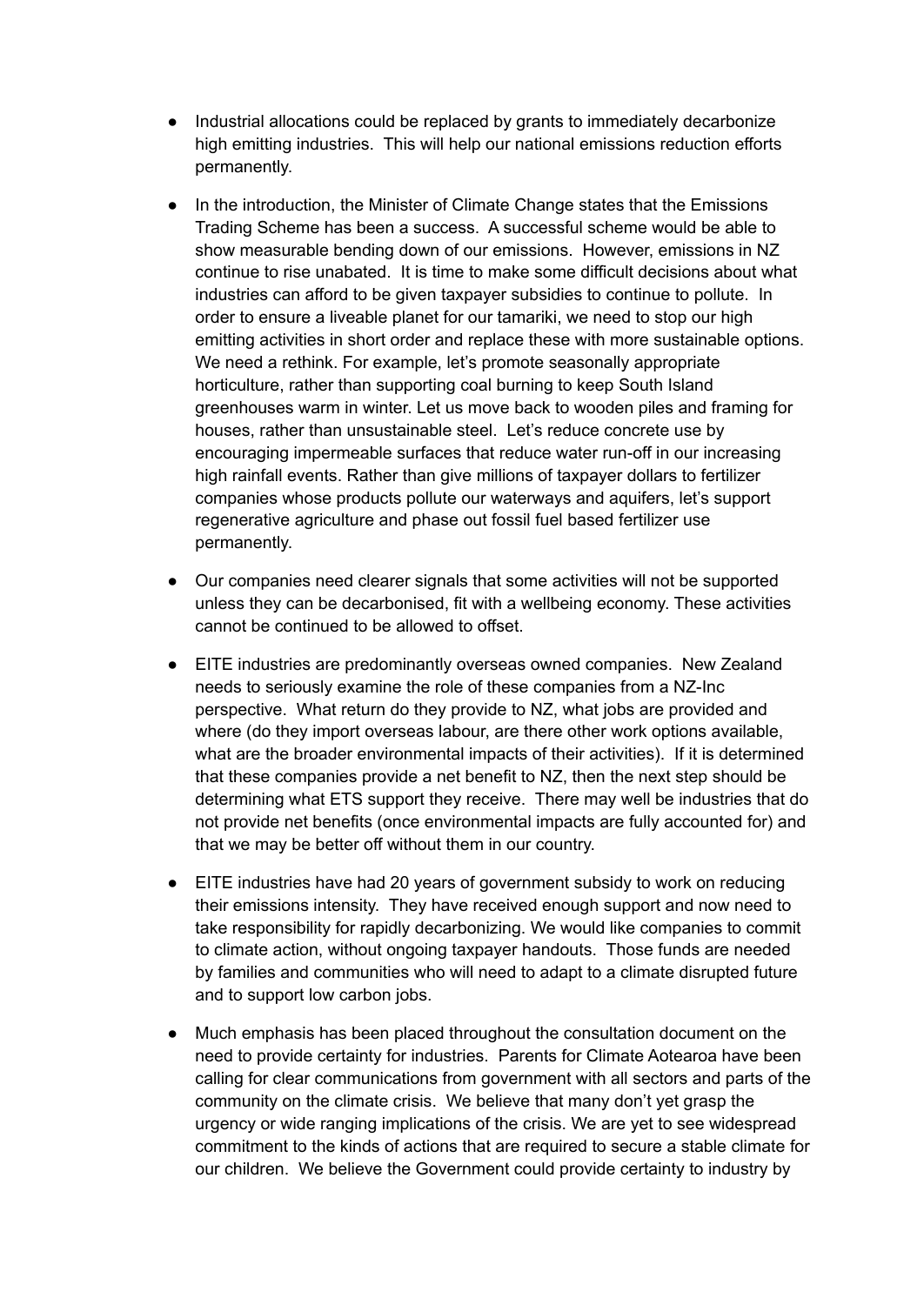communicating unequivocally that we are in a climate crisis, that all emissions that are fueling this crisis must be reduced in short order and that all and any policies that support the polluting status quo must be subject to change. In short, if you are polluting you need to stop, and quickly. Coupled with support for activities that hasten the transition to low emissions technologies, we think this approach would give certainty that ongoing subsidies for pollution cannot be guaranteed and business models need to be reviewed on this basis.

#### **Our response to consultation questions:**

**Q1.** We agree with the five criteria used to assess the proposals but suggest one is missing around fairness and climate justice. Is it appropriate to continue to subsidise businesses who have received funding under this system for the past 20 years but not meaningfully reduced their emissions intensity? Is this the best use of climate related taxpayer funds? We do ot think so. We think the Government would be better to provide one off grants to adopt low emissions technologies that would prevent further payments into the future?

**Q2.** If we are to continue with industrial allocations, we urgently need to review allocative baselines. Over allocation is a waste of taxpayer funds and is a subsidy to polluting industries. This needs to be stopped immediately.

**Q3.** These allocative baselines need to be reviewed annually. It is unacceptable in a climate emergency to allow polluting companies to carry on with a baseline for a decade. We need escalating emissions reduction ambition. And yes, this will require resources from both government and industry to report and monitor but it is essential that we do not provide unneeded taxpayer subsidies. We need to provide certainty to highly emitting industries that they need to rapidly reduce emissions. We need to provide grants for rapid adoption of lower emissions technologies. It is a complete failure of policy that we have continued to pay taxpayer subsidies for high emitting industries at inflated rates for over a decade. This is precisely the reason why we have failed to bend our emissions curve downwards. We prefer short review periods, with a sharply declining industrial allocation that sees no industrial allocations being provided after 2030. Government can provide certainty to industry, certainty that unless they drastically reduce emissions, they have no future. Our planet relies on us acting courageously.

**Q5 & 6.** We support using most recent years (19/20 and 20/21) for baselines with weightings added to avoid distortions caused by COVID. It makes sense to work with the most up to date information available. Low emissions technologies have been increasingly introduced, so earlier years are not suitable for baselines.

- We support developing New Zealand specific baselines. New Zealand industry tends to be different to overseas operations and we want to ensure that we are not using inefficient, subsidized overseas operations as our baselines.
- Q7. We support reassessment of eligibility based on new baselines. The fewer industries covered by Industry Allocations, the better.
- We support development of New Zealand specific thresholds. There is significant work required to do this, but if the ETS is the tool we are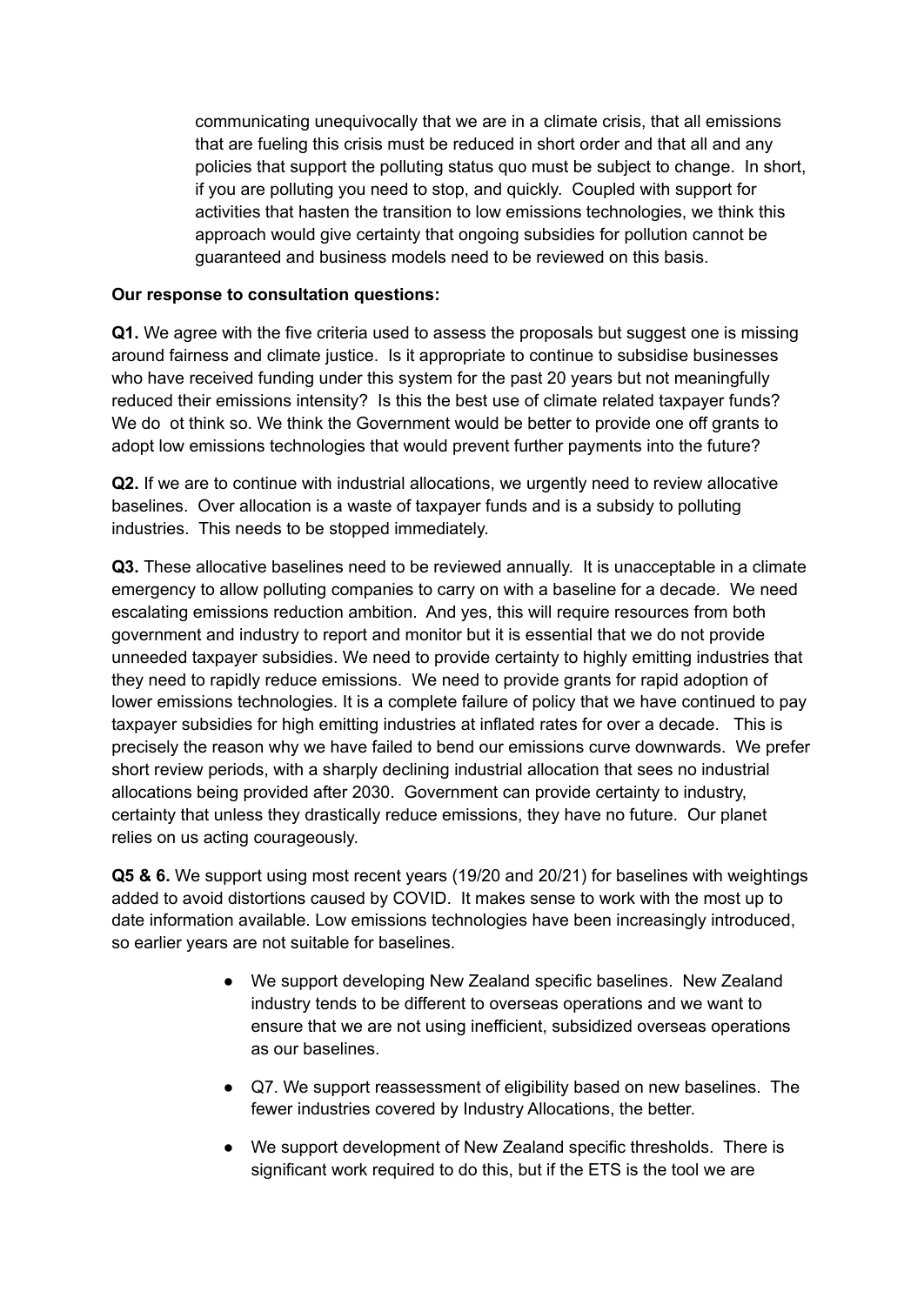committing to using to address industrial emissions, we should put maximum effort to ensure that we have the best information possible to achieve the best outcomes (ie falling emissions)

**Q11** We support using the New Zealand EAF. It is outrageous that additional allocations have been given because we have equated New Zealand's emissions profiles with those of Australia, which has a significantly worse electricity emissions profile than us. This represents an overpayment to polluting industries. From a justice and fairness perspective, we would question whether oversubsidised industries deserve any additional subsidy in future, given the multitude of other pressing needs.

**Q12** We support periodic review of eligibility based on updates of New Zealand's EAF. Reducing the number of eligible businesses over time should be an explicit aim of the ETS in line with our desire to reduce our emissions intensity.

**Q13** The trade exposure test should be changed to rigorously assess the eligibility of businesses. Simply having products traded overseas is insufficient. Businesses must be able to prove that they will be adversely affected by NZ's ETS. As other jurisdictions adopt carbon reduction policies, it will become increasingly unnecessary to provide subsidies, as emissions leakage will become much less likely.

**Q14** If the onus is shifted to industry to prove their trade exposure, this will reduce the administrative burden for government. The requirement will also mean it may not be worth it for small businesses to claim eligibility. The fewer eligible businesses, the better for New Zealand's emissions budgets.

**Q15** We support the proposal to simplify the updating of allocative baselines. It is essential that the industrial allocation process be made as simple and agile as possible to enable us to ratchet up our ambition as required to meet our commitments under the Paris Agreement. Any government processes that are overly burdensome and time consuming need urgent attention so that we can make faster progress on emissions reduction.

**Q17/18/19** We need to be very cautious about adding additional high emitting industries to New Zealand. These need to be given the highest level of scrutiny. We cannot be encouraging new high emitting businesses, unless these will be a direct replacement for even higher emitting businesses. We suggest these should be considered on a case by case basis. Given the climate emergency, we need to cap and seek to actively reduce the number of firms receiving industrial allocations. New businesses must not have an automatic right to receive free allocations and this needs to be clearly communicated to industry. The onus must be on the industry to provide evidence of environmental benefit before free allocations can be considered and this must be a rare and closely examined case, possibly requiring the agreement of the Minister for Climate Change.

**Q20** Companies receiving industrial allocations should be required to report annually on their emissions, revenue and production data. We need to ensure that their emissions intensity is reducing over time and that the system is working to reduce emissions over time.

**Q21** We support mandatory reporting rather than voluntary reporting. These companies are receiving significant amounts of tax payer subsidies and should be accounting for these. This reporting is essential to keep a close eye on the success of the system in reducing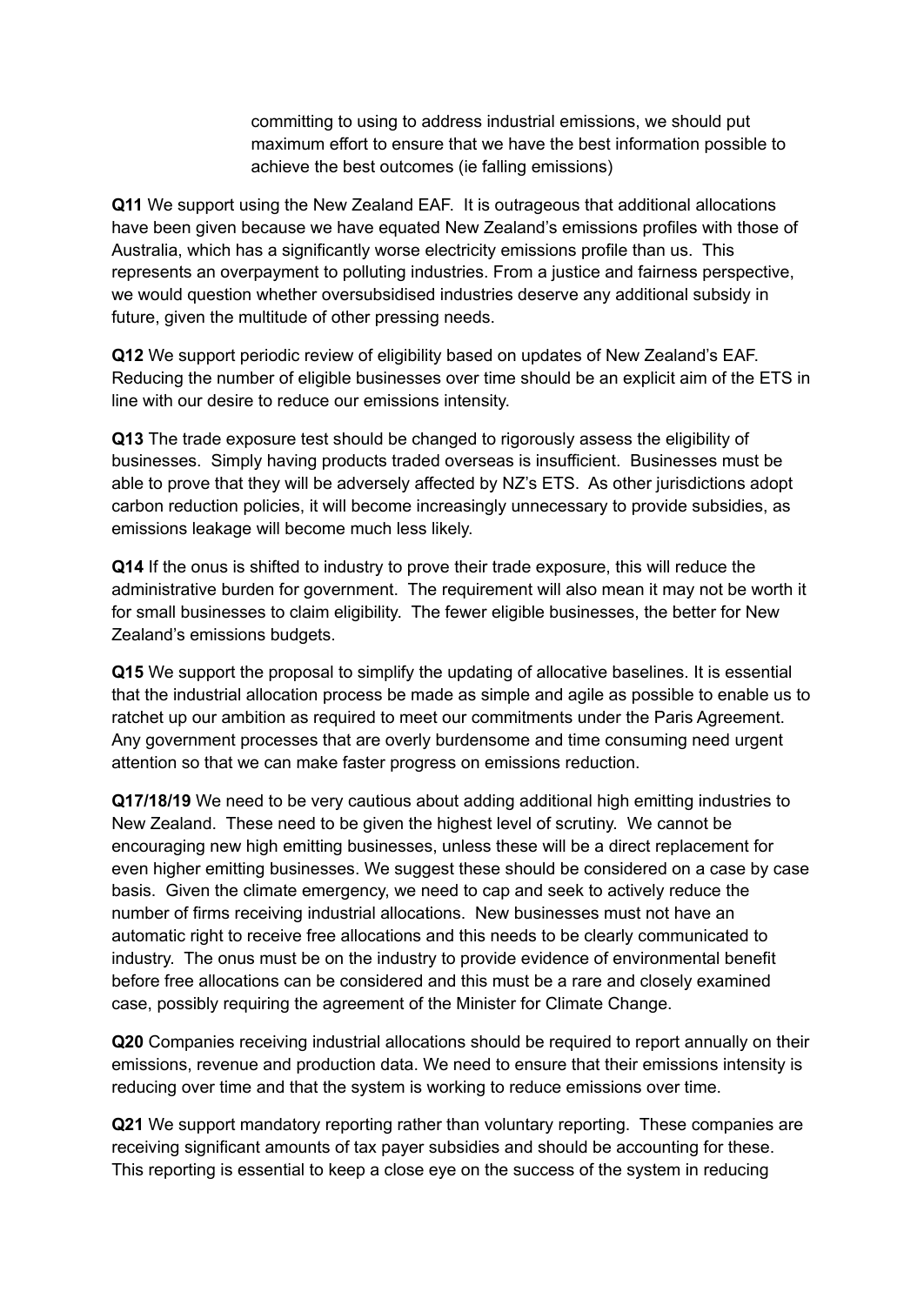emissions and without company reporting, the onus will be on government officials to attempt to monitor performance through indirect means, which is inefficient. We also suggest that to be eligible for industrial allocations, companies must submit plans of how they intend to reduce the emissions intensity of their operations over time.

**Q22** The five year transition period for changes to eligibility is far too long. While we would like to abolish the transition period to prevent costly overallocation, we accept a one year transition period might be needed to make the change less abrupt for businesses. We are not sure why the 10 year period is provided as an option as this is outrageously generous and a complete waste of taxpayer money.

The future of industrial allocation should be grounded in approaches that achieve fastest emissions reduction. We should learn from overseas experience, but not be slowed down by the inevitable glacial pace at which international co-operation happens. Low emissions industry is not only good for our climate future, it is better for our collective health and promotes sustainable business models that value more than just profit. We encourage investigating alternative models for reducing industrial emissions. The current system is opaque and complex and hasn't yet succeeded in driving down emissions. We welcome any new approaches that will materially reduce emissions in the short to medium term (ie before 2030). We need to be clear that drastic system changes across all NZ sectors are needed to bend our emissions curve towards our Paris commitments. The health of our planet and the future of our children and grandchildren depends not on the promises we make, but on the actions that we take.

## **Designing a Governance Framework**

As stated earlier, we are unsure whether the ETS can support the rapid decarbonization of all sectors of New Zealand society in line with our commitments to the Paris Agreement. It is a system that is devilishly complex, worryingly opaque and seems to be roundly loathed by those participating in it. However, in the interests of supporting all efforts to improve New Zealand's climate actions, we will share our thoughts on the proposals outlined in this consultation. Our key recommendations are as follow:

- We support all efforts to educate ETS users so they can make informed decisions. We believe the system isn't sufficiently transparent and this puts users, Government and the NZ public at a significant disadvantage.
- Full transparency is essential to ensure that everyone can judge if the ETS system is working and have confidence that it will reduce New Zealand's emissions rapidly in line with the Paris Agreement.
- The system needs to be able to respond quickly to new standards and systems developed internationally. It is essential that the system can be rapidly changed to align with international best practice and not bogged down in time consuming bureaucratic delays.

#### Section 3: Governance of Advice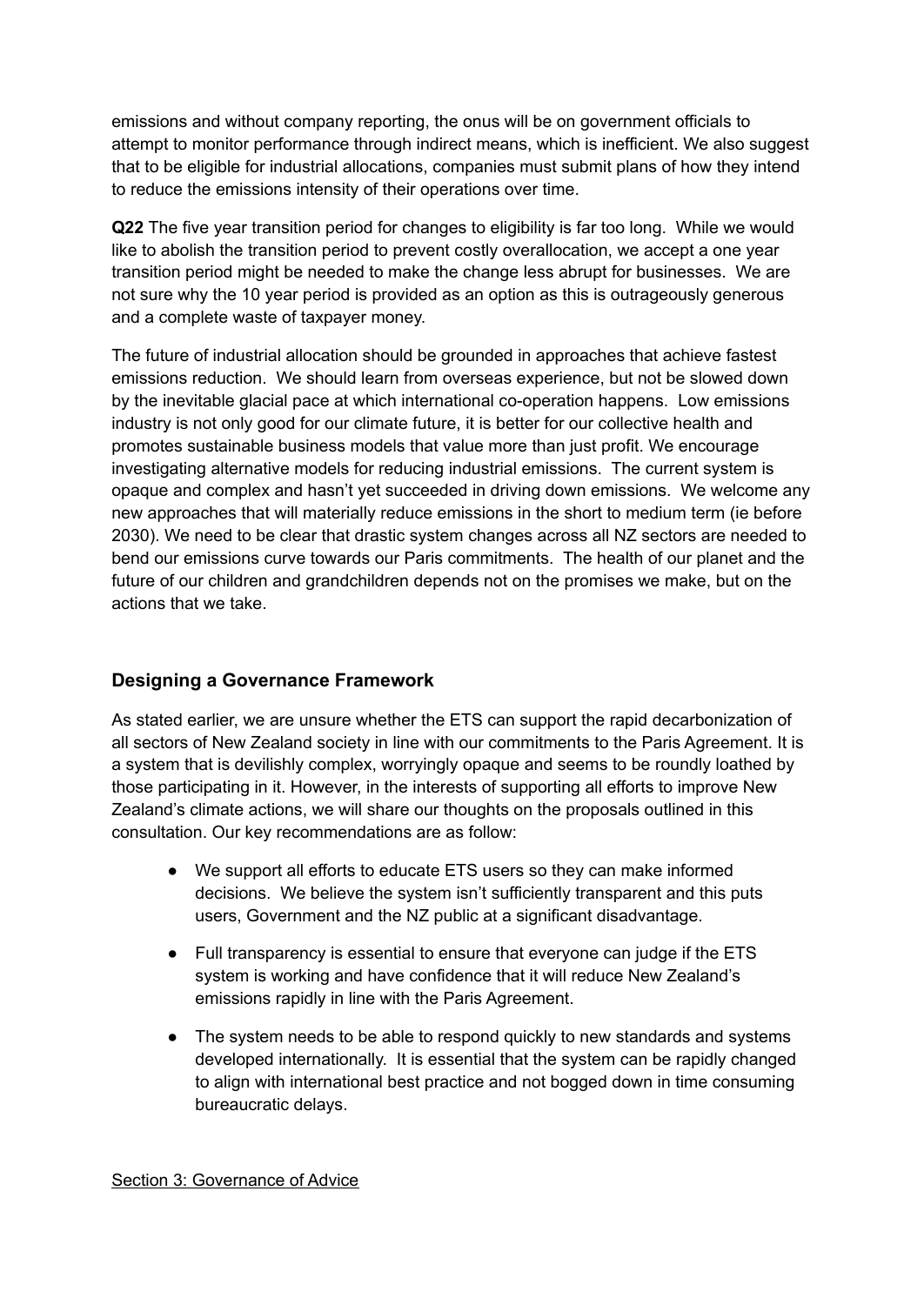- If the ETS is to be the main mechanism to reduce NZ's emissions, we need to ensure that the system is as transparent and robust as possible.
- We support education and information provision to help ETS users make informed decisions.
- We support a code of conduct, licensing and registration of advisers. The ETS remains an unwieldy, complex and opaque system, with most users relying on paid consultants to navigate the process. First, we recommend the Government invest more in making the system much more user friendly, to eliminate the need for costly advice. However, until such time as the system is improved, it is essential that advisors are regulated to ensure that participants are fairly treated. Unwitting participants have been duped out of thousands of dollars by unscrupulous advisors and the system needs amendment to prevent this. We support a rigorous system to manage advisors to help protect the integrity of the system and perhaps to restore some of the faith that has been lost.

### Section 4: Governance of Trading

- The current system lacks transparency and that undermines confidence in it. We support exchange based trading, with full disclosure of participant positions.
- We also support position and purchase limits to restrict market powers. There are no benefits to allowing unfettered purchasing of NZU's and market dominance will hamper NZ's ability to manage its emissions budgets.
- We also support full transaction detail reporting so the regulator and the public have a clear view of the market and what is happening.

#### Section 5: Governance of market conduct

- Transparency, once again, is key. Having full information available to the regulator, ETS parties and the public will provide confidence in the system and enable identification of fraudulent activities.
- We support position and purchase limits to prevent market dominance by any one party.
- We support full transaction detail reporting to enable transparency, to ensure the market is operating as it should and to prevent fraud.

#### Section 5: Appointing a regulator

- If New Zealand is to rely on the ETS as its primary mechanism to reduce emissions, it is imperative that it appoints a strong regulator, which sufficient powers to collect the information it needs, and to amend the system as required to align with international obligations.
- We support the strongest regulatory body offered in the consultation (a market design regulator). While it will be costly to establish, failure of the ETS to achieve reduction in emissions due to insufficient regulatory oversight is a much higher risk in our opinion.